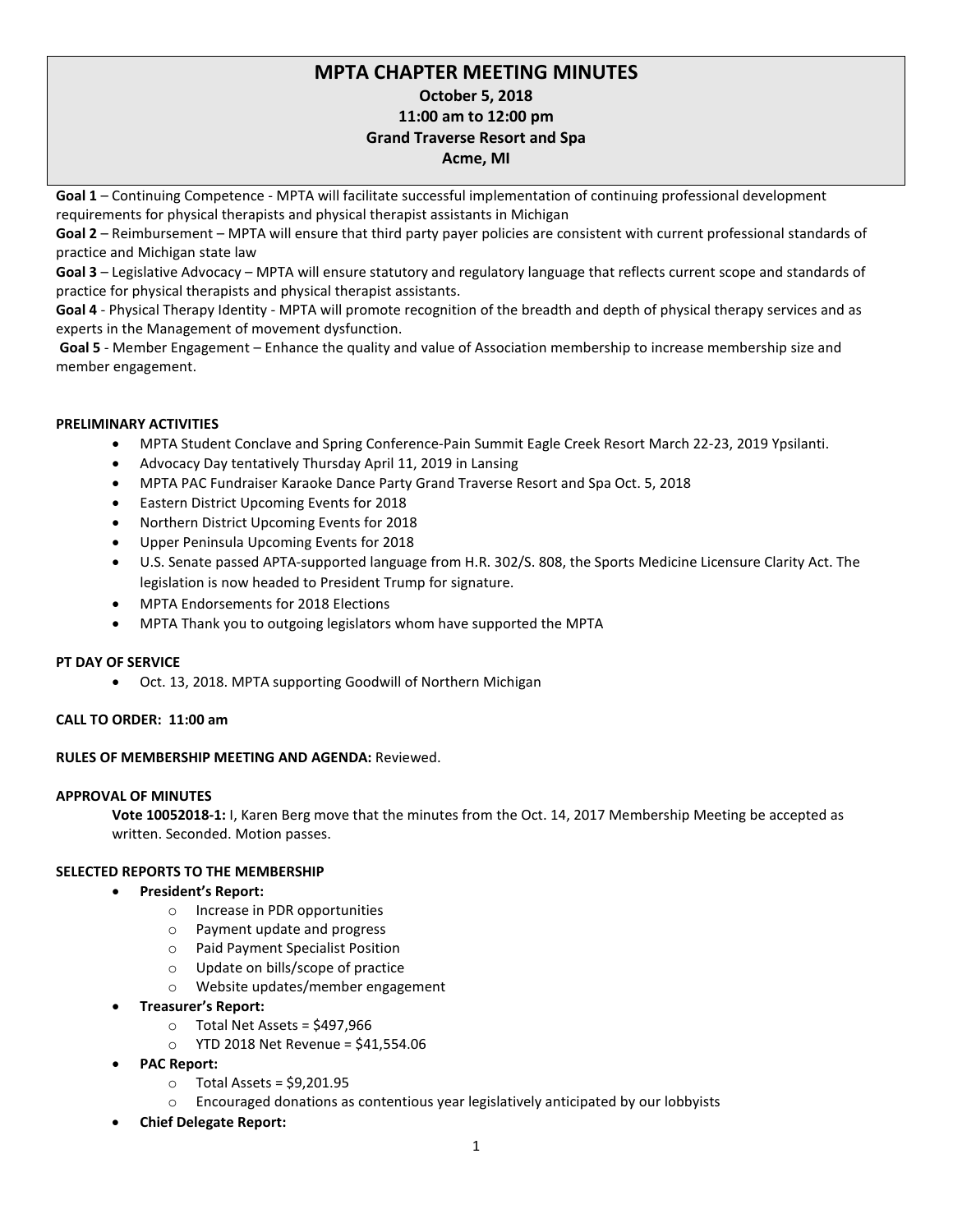- o Thanked outgoing delegates HOD
- o Student Liaison HOD Student position announced
- o Announced Student Usher position application for HOD
- o Open position for 2019 for APTA National Office
- o 2019 Motion Concepts

#### • **Professional Development/Membership Director's Report:**

- o 2018 spring conference pain summit thank you to speakers
- o Speaker's Bureau
- o Webinar Development
- o PDR and Re-licensure
- o On line education partner MedBridge
	- **•** MPTA member discounts
	- **Financial stipend to the MPTA**
- o APTA looking for host sites in MI
- o District Leaders will be provided with a planning guide to coordinate opportunities

# • **Legislative Director's Leaders Report:**

- $\circ$  Federal Affairs Liaison reviewed the APTA priority issues<br>
Medicare private contracting H R 4133
	- Medicare private contracting H.R. 4133
	- **Education and Workforce H.R. 1638**
	- **•** Opioid Epidemic
	- Telehealth connect H.R. 2556/S. 1016
	- **Self-Referral H.R. 2066**
	- Sports Medicine Licensure Clarity Act H.R. 302/S. 808
	- Federal Affairs Forum in Washington D.C. March 31- April 2, 2019
	- CSM Jan. 23-26, 2019
	- Attended Federal Affairs Forum April 29 May 1, 2018
	- Key contacts
- o Director for Legislative Affairs
	- **Auto No-Fault** 
		- CPAN membership continues
	- **Modernizing PT Practice Act/Scope of Practice**
	- **Advocacy Day** 
		- 4/11/19 in Lansing-looking at lunch with legislators
	- **Interstate Licensure Compact** 
		- Priority
		- Draft bill
		- Includes 21 states
	- **Disability Parking Placards Public Act 62 Signed into law on 6/12/18** 
		- Electronic form on State of MI website
	- Mandatory Child Abuse and Neglect Reporting
	- H.B. 5783 Pelvic Floor practice

# • **Reimbursement Director's Report:**

- o eviCore
	- Continue to work diligently with BC/BS of Michigan
	- Consulted on way to improve reporting complexity at the beginning of the case
	- Canalith repositioning CPT 95992
		- Investigating why not getting paid
		- Need examples of patient cases not being paid
- o Priority Health
	- Web outcomes
		- Recommended to add HOOS and KOOS
	- **Pushing for an increase in reimbursement rate**
- o Merit Based Incentive Payment System Payment and Adjustments MIPS
	- 10/16/18 MIPS webinar through APTA
- o Paid Payment Specialist position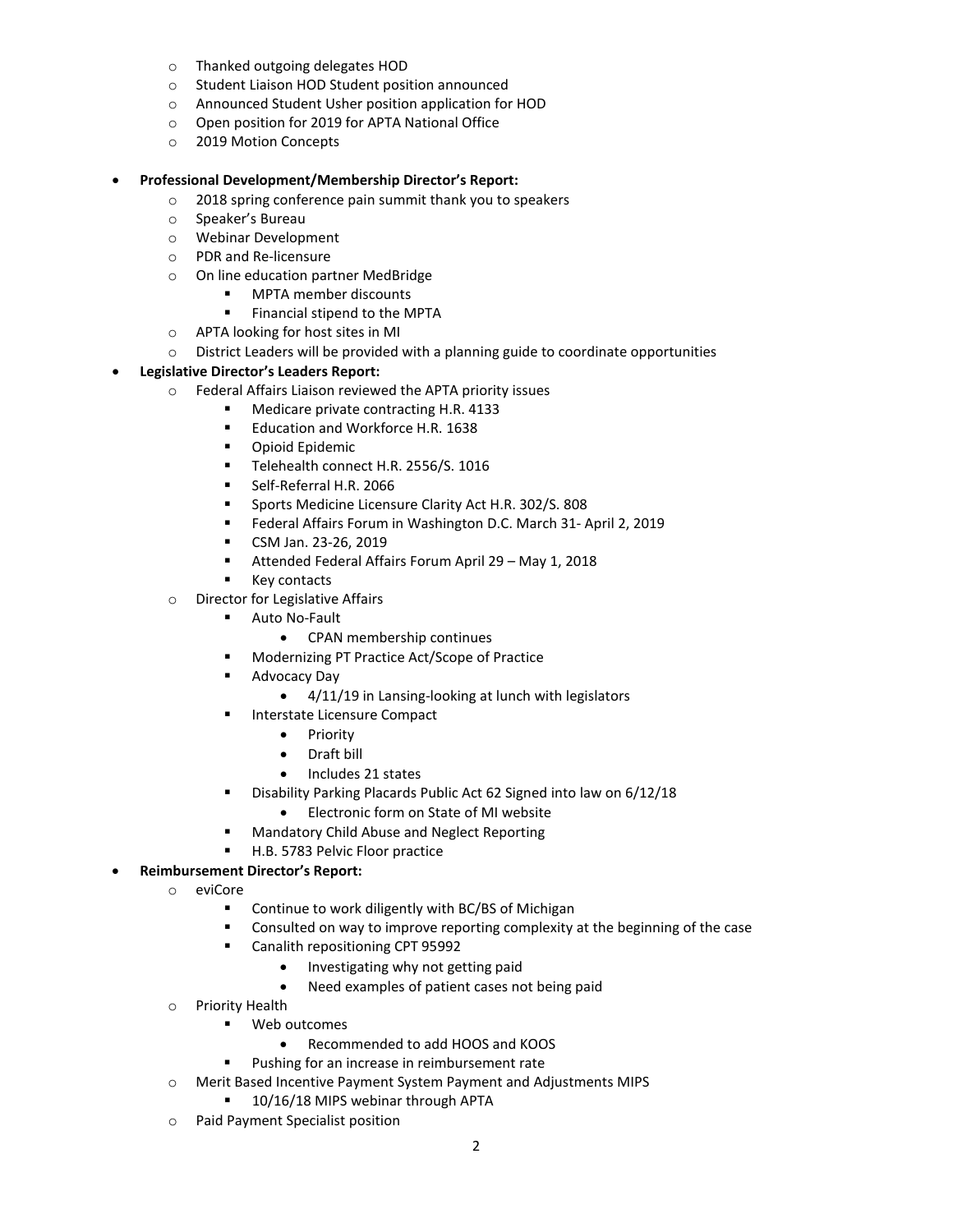- Job description developed
- **Process to hire and criteria in development**

# • **Communications Director's Report:**

- o MPTA website update
	- **Search bar**
	- Information relevant and current
	- **Reorganized information**
	- **Looking into developing blogging ability**
- o Consumer Webpage for Michigan in conjunction with APTA Consumer Webpage
- o Find a PT Campaign
	- **Members need to sign up**
	- **Free**
- o Patient Story Campaign
	- **Website, Facebook, print**
	- Contracted with video production company to produce 3 stories
	- APTA "You have a choice" public service announcement campaign
		- APTA requesting help from members to reach out to local TV and radio stations
- o Together we are better campaign
	- Attending other health care professional conferences
- **Membership and Academic Relations Report:** 
	- o Just over 3,300 members
	- $\circ$  Working to retain and recruit members using multiple approaches including students
- **PTA Caucus Representative Report:** 
	- $\circ$  2019 is the 50<sup>th</sup> Anniversary of the PTA
		- **Multiple events planned**

# **NEW BUSINESS**

### **ELECTION RESULTS:**

- **President:** Michael Shoemaker **Vice President:** Edward Mathis **Speaker of the Membership:** Karen Frederick **Director for Communication:** Crystal Gulch **Director for Payment:** Janis Kemper **Director for Professional Development**: Robert Budai **Delegates:** Sue Talley, Nichole Chakur **PTA Caucus Representative:** Christian Elberg **Nominating Committee – Northern District:** Kristin Hoeh **Nominating Committee – Western District:** Karen Ozga **Eastern District Vice Chair:** Karen Houting **Eastern District Director:** Annette Nickel, Mihir Trivedi **Northern District Director:** Sarah Patterson **Western District Director:** Ryan Borck
	- One Delegate position remains vacant. The BOD tasked the Nominating Committee to identify and vet candidates to address this vacancy for the BOD's consideration

### **MOTIONS AND OPEN FORUM**

**VOTE 10052018-2** I, Chris Hinze, move to destroy the 2018 MPTA electronic election ballots. Seconded. Motion passes.

### **Pain SIG**

**VOTE 10052018-3:** I, Jim Stark, move that the Michigan Physical Therapy Association establish a special interest group focusing on pain management physical therapy. Seconded. Discussion. Motion passes.